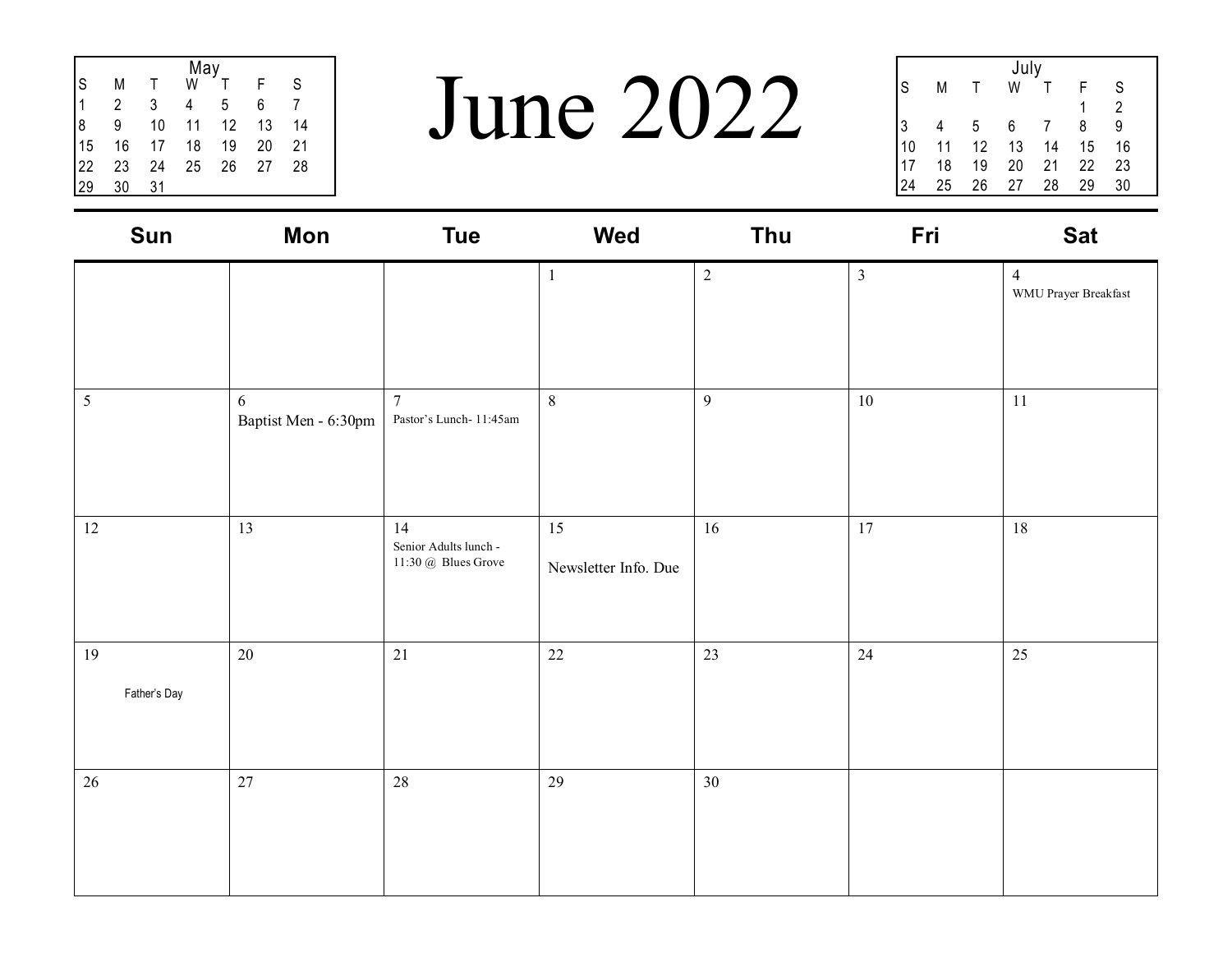|    |    |    | June |    |    |    |  |
|----|----|----|------|----|----|----|--|
| S  | Μ  |    | W    |    | F  | S  |  |
|    |    |    |      | 2  | 3  |    |  |
| 5  | 6  |    | 8    | 9  | 10 | 11 |  |
| 12 | 13 | 14 | 15   | 16 | 17 | 18 |  |
| 19 | 20 | 21 | 22   | 23 | 24 | 25 |  |
| 26 | 27 | 28 | 29   | 30 |    |    |  |

July 2022

|    | August |    |    |    |    |    |  |  |  |  |  |
|----|--------|----|----|----|----|----|--|--|--|--|--|
| S  | Μ      |    | W  |    | F  | S  |  |  |  |  |  |
|    | 1      | 2  | 3  |    | 5  | 6  |  |  |  |  |  |
|    | 8      | 9  | 10 | 11 | 12 | 13 |  |  |  |  |  |
| 14 | 15     | 16 | 17 | 18 | 19 | 20 |  |  |  |  |  |
| 21 | 22     | 23 | 24 | 25 | 26 | 27 |  |  |  |  |  |
|    | 29     | 30 | 31 |    |    |    |  |  |  |  |  |

| Sun            | <b>Mon</b>                                                         | <b>Tue</b>                  | Wed    | Thu            | Fri                        | <b>Sat</b> |
|----------------|--------------------------------------------------------------------|-----------------------------|--------|----------------|----------------------------|------------|
|                |                                                                    |                             |        |                | $\mathbf{1}$               | $\sqrt{2}$ |
| $\mathfrak{Z}$ | $\overline{4}$<br><b>SBA Office Closed for</b><br>Independence Day | 5<br>Pastor's Lunch-11:45am | 6      | $\overline{7}$ | $\,8\,$                    | 9          |
| $10\,$         | $11\,$<br>Baptist Men - 6:30pm                                     | 12                          | 13     | 14             | 15<br>Newsletter Info. Due | $16\,$     |
| 17             | 18                                                                 | 19                          | $20\,$ | 21             | 22                         | 23         |
| 24             | 25<br>Qrtly Meeting @<br>Rock Hill - 7pm                           | 26                          | 27     | 28             | 29                         | 30         |
| 31             |                                                                    |                             |        |                |                            |            |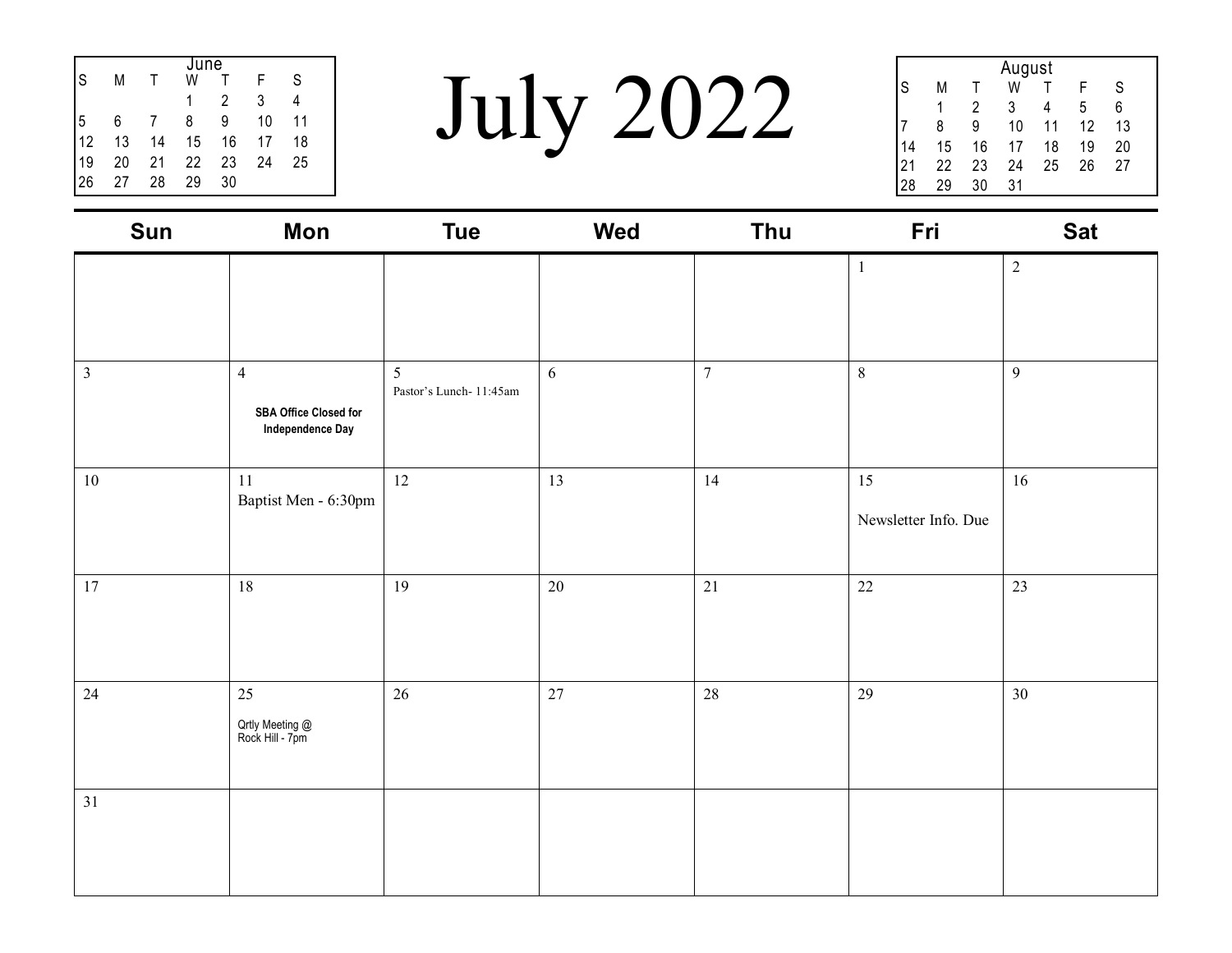| July |    |    |    |    |    |    |  |  |  |
|------|----|----|----|----|----|----|--|--|--|
| S    | Μ  |    | W  |    |    | S  |  |  |  |
|      |    |    |    |    |    | 2  |  |  |  |
| 3    |    | 5  | 6  |    | 8  | 9  |  |  |  |
| 10   | 11 | 12 | 13 | 14 | 15 | 16 |  |  |  |
| 17   | 18 | 19 | 20 | 21 | 22 | 23 |  |  |  |
| 24   | 25 | 26 | 27 | 28 | 29 | 30 |  |  |  |

August 2022

| September |    |    |    |    |    |  |  |  |  |
|-----------|----|----|----|----|----|--|--|--|--|
| М         |    | W  |    |    | S  |  |  |  |  |
|           |    |    |    | 2  | 3  |  |  |  |  |
| 5         | 6  |    | 8  | 9  | 10 |  |  |  |  |
| 12        | 13 | 14 | 15 | 16 | 17 |  |  |  |  |
| 19        | 20 | 21 | 22 | 23 | 24 |  |  |  |  |
| 26        | 27 | 28 | 29 | 30 |    |  |  |  |  |
|           |    |    |    |    |    |  |  |  |  |

| Sun              | Mon                                             | <b>Tue</b>                            | Wed            | Thu            | Fri            | <b>Sat</b> |
|------------------|-------------------------------------------------|---------------------------------------|----------------|----------------|----------------|------------|
|                  | Baptist Men - 6:30pm                            | $\sqrt{2}$<br>Pastor's Lunch- 11:45am | $\mathfrak{Z}$ | $\overline{4}$ | $\mathfrak{S}$ | $\sqrt{6}$ |
| $\boldsymbol{7}$ | $8\,$<br>WMU Council Meeting<br>$@$ 6pm $@$ SBA | $\overline{9}$                        | $10\,$         | $11\,$         | 12             | 13         |
| 14               | 15<br>Newsletter Info. Due                      | $16\,$                                | 17             | 18             | 19             | $20\,$     |
| 21               | $22\,$                                          | 23                                    | 24             | 25             | $26\,$         | $27\,$     |
| 28               | 29                                              | 30                                    | 31             |                |                |            |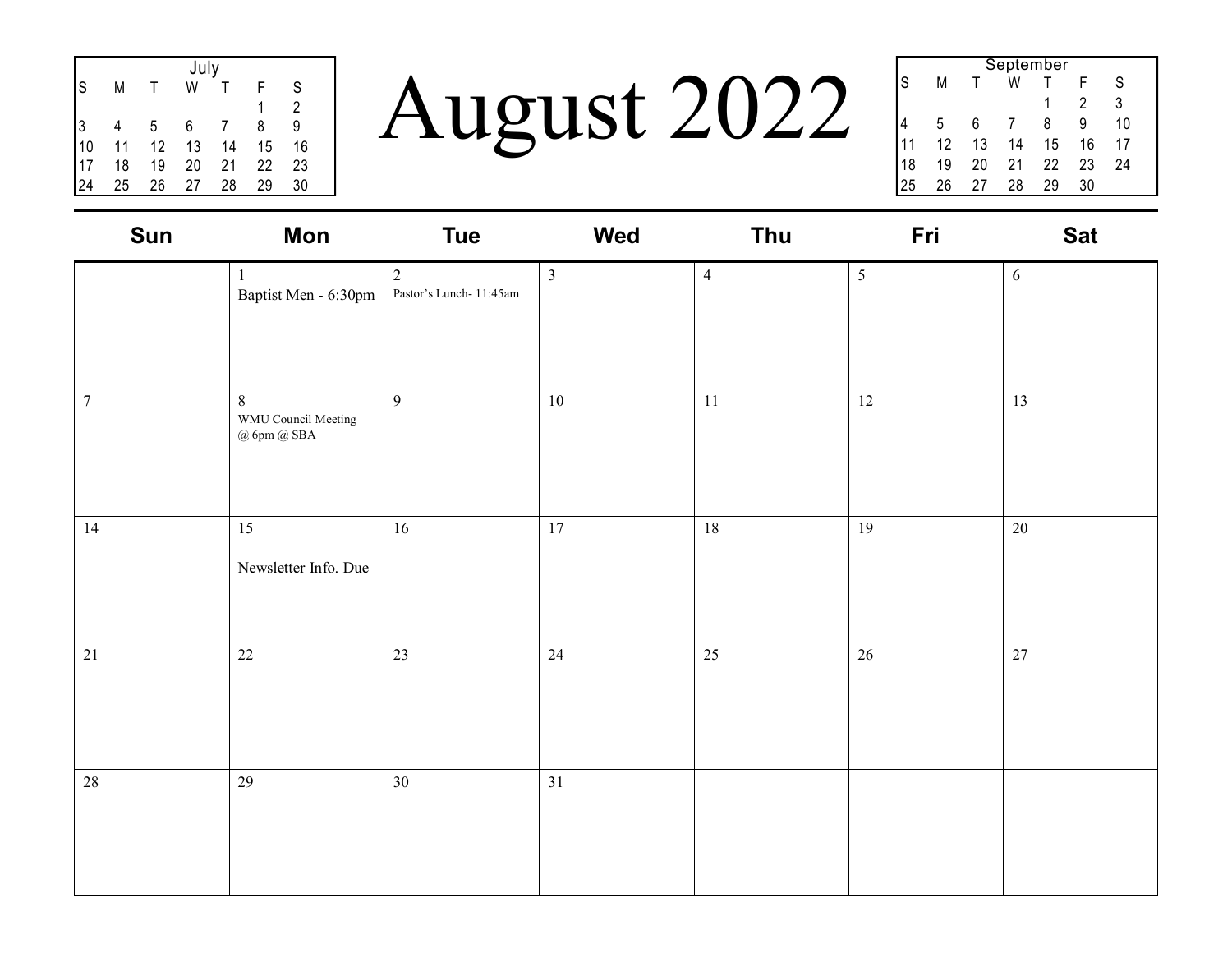| August |    |    |    |    |    |    |  |  |  |
|--------|----|----|----|----|----|----|--|--|--|
| S      | Μ  |    | W  |    | F  | S  |  |  |  |
|        |    | 2  | 3  |    | 5  | 6  |  |  |  |
|        | 8  | 9  | 10 | 11 | 12 | 13 |  |  |  |
| 14     | 15 | 16 | 17 | 18 | 19 | 20 |  |  |  |
| 21     | 22 | 23 | 24 | 25 | 26 | 27 |  |  |  |
| 28     | 29 | 30 | 31 |    |    |    |  |  |  |

September 2022

|    |    |        | UUUNU |              |    |    |  |
|----|----|--------|-------|--------------|----|----|--|
| S  | М  | $\top$ | W     | $\mathsf{T}$ |    | S  |  |
|    |    |        |       |              |    |    |  |
|    |    |        |       |              |    |    |  |
| 2  | 3  | 4      | 5     | 6            |    | 8  |  |
| 9  | 10 | 11     | 12    | 13           | 14 | 15 |  |
| 16 | 17 | 18     | 19    | 20           | 21 | 22 |  |
| 23 | 24 | 25     | 26    | 27           | 28 | 29 |  |
| 30 | 31 |        |       |              |    |    |  |
|    |    |        |       |              |    |    |  |

Ootober

| Sun            | <b>Mon</b>                                                          | <b>Tue</b>                  | Wed            | Thu                        | Fri            | <b>Sat</b>     |
|----------------|---------------------------------------------------------------------|-----------------------------|----------------|----------------------------|----------------|----------------|
|                |                                                                     |                             |                | $\mathbf{1}$               | $\overline{2}$ | $\mathfrak{Z}$ |
| $\overline{4}$ | $5\overline{)}$<br><b>SBA Office Closed for</b><br><b>Labor Day</b> | 6<br>Pastor's Lunch-11:45am | $\overline{7}$ | $\,8\,$                    | $\overline{9}$ | 10             |
| 11             | 12                                                                  | 13                          | 14             | 15<br>Newsletter Info. Due | $16\,$         | 17             |
| 18             | 19                                                                  | 20                          | 21             | $22\,$                     | 23             | 24             |
| 25             | 26<br>WMU Fall Gathering                                            | 27                          | 28             | 29                         | 30             |                |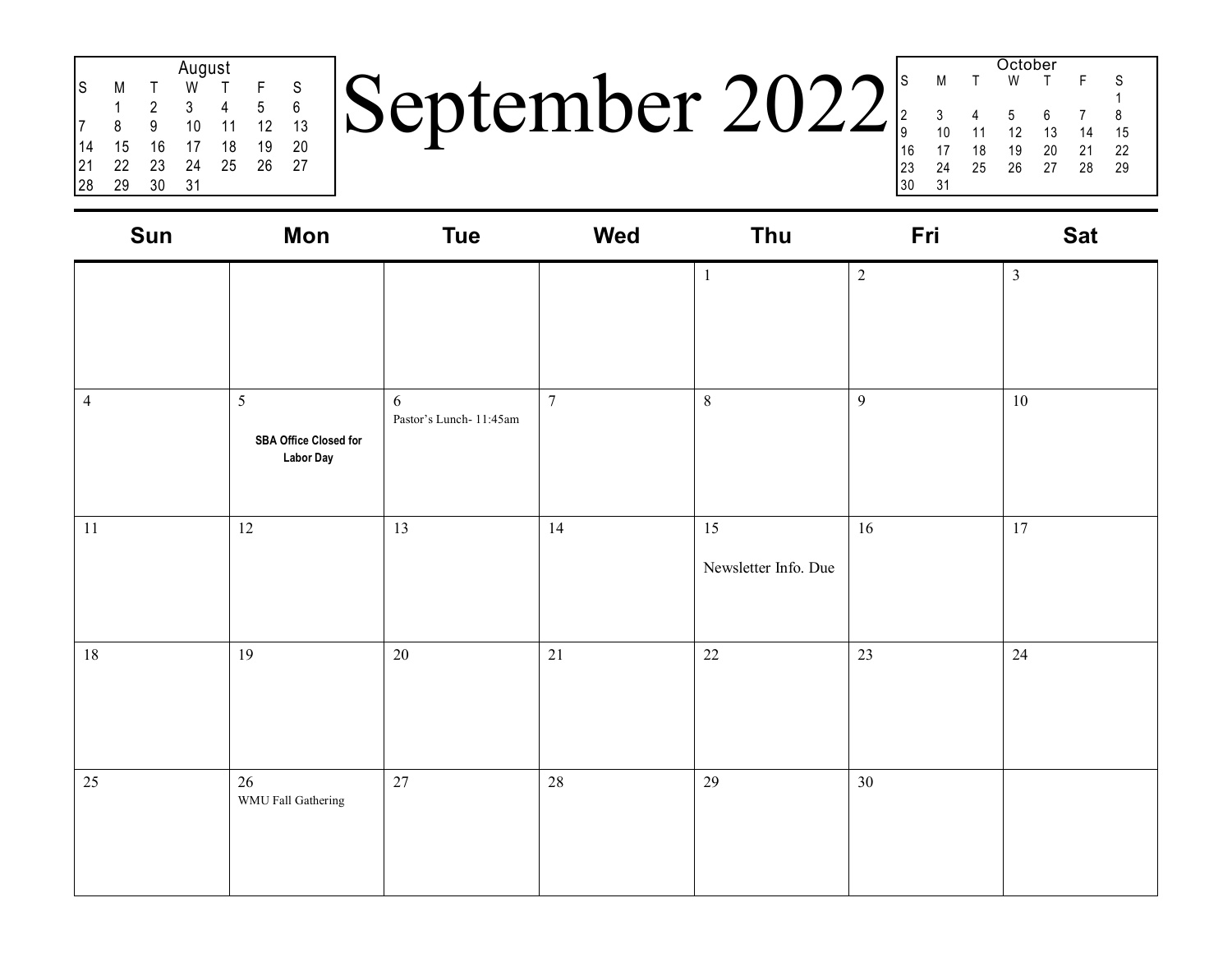|    | September |    |    |    |    |    |  |  |  |  |
|----|-----------|----|----|----|----|----|--|--|--|--|
| S  | М         |    | w  |    | F  | S  |  |  |  |  |
|    |           |    |    |    | 2  | 3  |  |  |  |  |
|    | 5         | 6  |    | 8  | 9  | 10 |  |  |  |  |
|    | 12        | 13 | 14 | 15 | 16 | 17 |  |  |  |  |
| 18 | 19        | 20 | 21 | 22 | 23 | 24 |  |  |  |  |
| 25 | 26        | 27 | 28 | 29 | 30 |    |  |  |  |  |

October 2022

|    | November |    |    |    |    |    |  |  |  |  |  |
|----|----------|----|----|----|----|----|--|--|--|--|--|
| Is | М        |    | W  |    | F  | S  |  |  |  |  |  |
|    |          |    | 2  | 3  |    | 5  |  |  |  |  |  |
| l6 |          | 8  | 9  | 10 | 11 | 12 |  |  |  |  |  |
| 13 | 14       | 15 | 16 | 17 | 18 | 19 |  |  |  |  |  |
| 20 | 21       | 22 | 23 | 24 | 25 | 26 |  |  |  |  |  |
| 27 | 28       | 29 | 30 |    |    |    |  |  |  |  |  |

| Sun            | Mon                                           | <b>Tue</b>                                | Wed    | Thu        | Fri              | <b>Sat</b>                 |
|----------------|-----------------------------------------------|-------------------------------------------|--------|------------|------------------|----------------------------|
|                |                                               |                                           |        |            |                  | $\mathbf{1}$               |
| $\sqrt{2}$     | $\overline{3}$<br>Baptist Men - 6:30pm        | $\overline{4}$<br>Pastor's Lunch- 11:45am | 5      | $\sqrt{6}$ | $\boldsymbol{7}$ | $8\,$                      |
| $\mathfrak{g}$ | 10<br>WMU Council Meeting<br>$@$ 6pm $@$ SBA  | 11                                        | 12     | 13         | 14               | 15<br>Newsletter Info. Due |
| 16             | $17\,$                                        | 18                                        | 19     | $20\,$     | 21               | 22                         |
| 23             | 24<br>Annual Meeting @ Salem -<br>4pm and 7pm | 25                                        | $26\,$ | 27         | $28\,$           | 29                         |
| $30\,$         | 31                                            |                                           |        |            |                  |                            |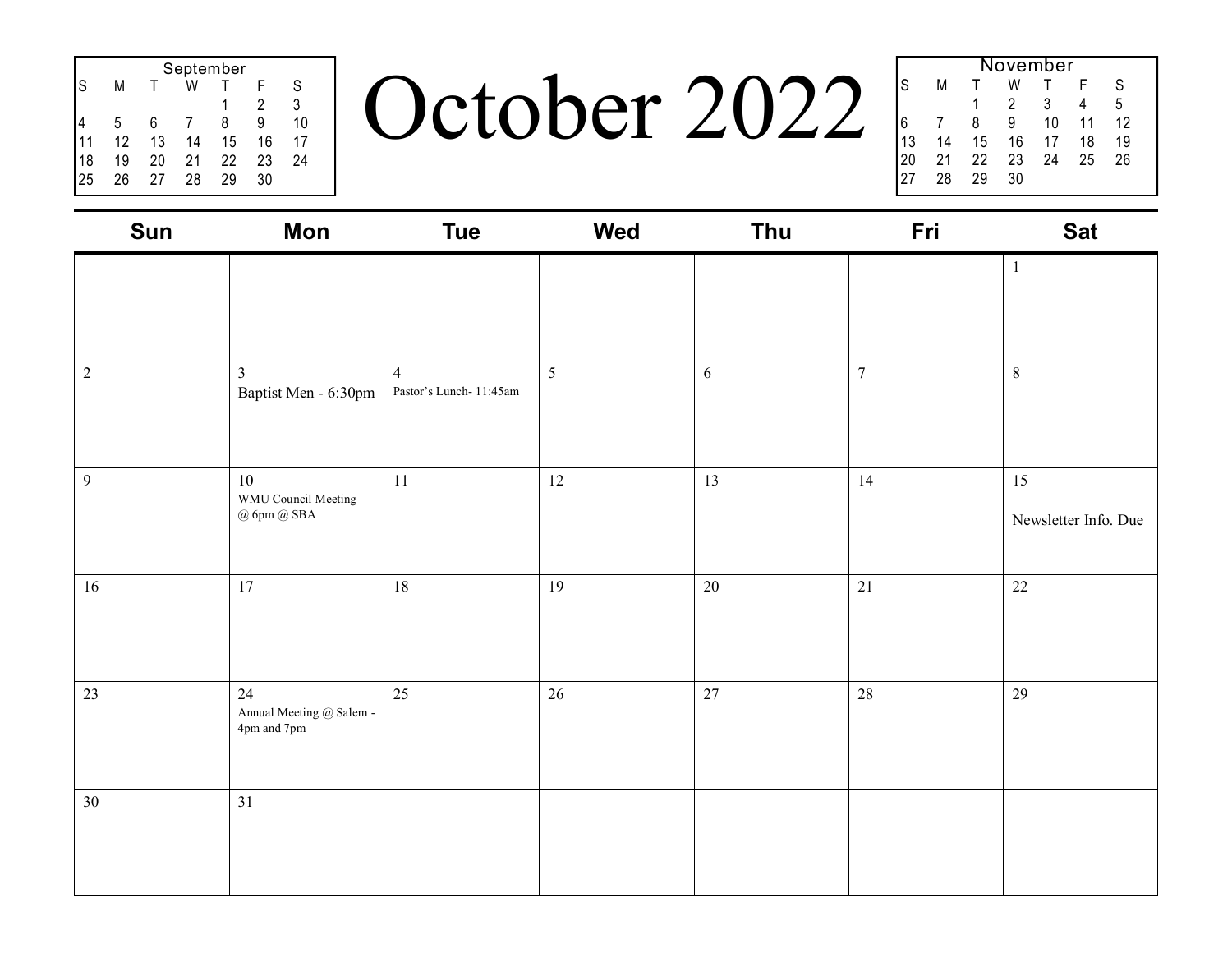| October |    |    |    |    |    |    |  |  |  |
|---------|----|----|----|----|----|----|--|--|--|
| S       | M  |    | W  |    | F  | S  |  |  |  |
|         |    |    |    |    |    |    |  |  |  |
| 2       | 3  |    | 5  | 6  |    | 8  |  |  |  |
| 9       | 10 | 11 | 12 | 13 | 14 | 15 |  |  |  |
| 16      | 17 | 18 | 19 | 20 | 21 | 22 |  |  |  |
| 23      | 24 | 25 | 26 | 27 | 28 | 29 |  |  |  |
| 30      | 31 |    |    |    |    |    |  |  |  |

November 2022

|    | December |    |    |    |    |    |  |  |  |  |
|----|----------|----|----|----|----|----|--|--|--|--|
| S  | М        |    | W  |    | F  | S  |  |  |  |  |
|    |          |    |    |    | 2  | 3  |  |  |  |  |
| 4  | 5        | 6  |    | 8  | 9  | 10 |  |  |  |  |
| 11 | 12       | 13 | 14 | 15 | 16 | 17 |  |  |  |  |
| 18 | 19       | 20 | 21 | 22 | 23 | 24 |  |  |  |  |
| 25 | 26       | 27 | 28 | 29 | 30 | 31 |  |  |  |  |
|    |          |    |    |    |    |    |  |  |  |  |

| Sun        | Mon                                                                              | <b>Tue</b>                      | Wed            | Thu                                    | Fri                | <b>Sat</b> |
|------------|----------------------------------------------------------------------------------|---------------------------------|----------------|----------------------------------------|--------------------|------------|
|            |                                                                                  | $\mathbf{1}$                    | $\overline{c}$ | $\mathfrak{Z}$                         | $\overline{4}$     | 5          |
| $\sqrt{6}$ | $\overline{7}$<br>Baptist Men - 6:30pm<br>Baptist Women's<br>World Day of Prayer | $8\,$<br>Pastor's Lunch-11:45am | 9              | $10\,$                                 | 11                 | 12         |
| 13         | 14                                                                               | 15<br>Newsletter Info. Due      | 16             | $17\,$                                 | $18\,$             | 19         |
| $20\,$     | 21                                                                               | $22\,$                          | 23             | 24<br>Thanksgiving Day<br>(SBA Closed) | 25<br>(SBA Closed) | 26         |
| 27         | 28                                                                               | 29                              | 30             |                                        |                    |            |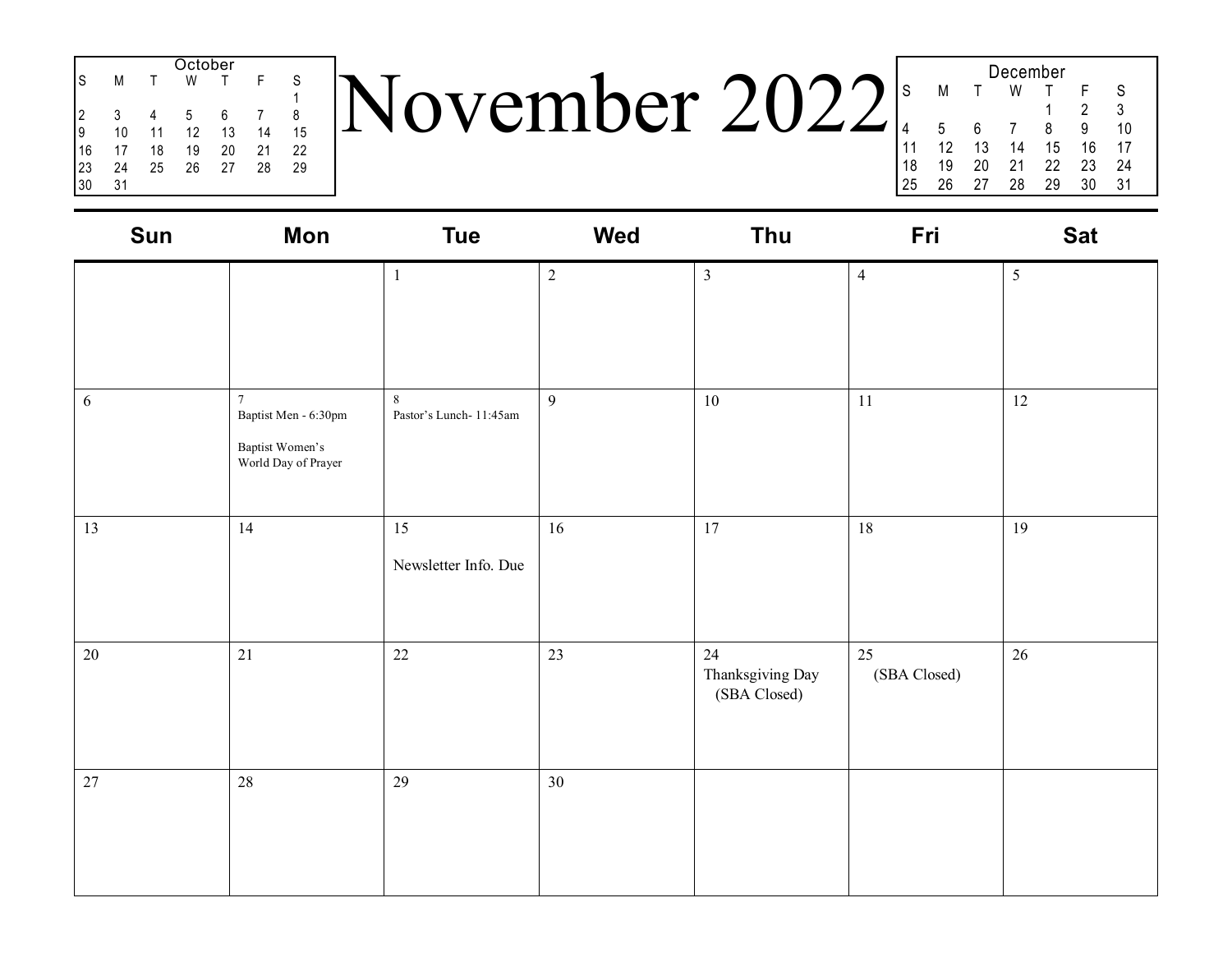| November |    |    |    |    |    |    |  |  |  |
|----------|----|----|----|----|----|----|--|--|--|
| S        | М  |    | W  |    | F  | S  |  |  |  |
|          |    |    | 2  | 3  |    | 5  |  |  |  |
|          |    | 8  | 9  | 10 | 11 | 12 |  |  |  |
| 13       | 14 | 15 | 16 | 17 | 18 | 19 |  |  |  |
| 20       | 21 | 22 | 23 | 24 | 25 | 26 |  |  |  |
| 27       | 28 | 29 | 30 |    |    |    |  |  |  |

 $\vert$ December 2022 $\vert$ 

|    |    |    |    | January 2023 |    |    |  |
|----|----|----|----|--------------|----|----|--|
| S  | M  |    | W  |              |    | S  |  |
| 1  | 2  | 3  | 4  | 5            | 6  |    |  |
| 8  | 9  | 10 | 11 | 12           | 13 | 14 |  |
| 15 | 16 | 17 | 18 | 19           | 20 | 21 |  |
| 22 | 23 | 24 | 25 | 26           | 27 | 28 |  |
| 29 | 30 | 31 |    |              |    |    |  |
|    |    |    |    |              |    |    |  |

| Sun            | <b>Mon</b>                | <b>Tue</b>                                                              | <b>Wed</b>     | Thu                        | Fri            | <b>Sat</b>     |
|----------------|---------------------------|-------------------------------------------------------------------------|----------------|----------------------------|----------------|----------------|
|                |                           |                                                                         |                | $\mathbf{1}$               | $\sqrt{2}$     | $\mathfrak{Z}$ |
| $\overline{4}$ | 5<br>Baptist Men - 6:30pm | 6<br>Pastor's Lunch- 11:45am                                            | $\overline{7}$ | $\,8\,$                    | $\mathfrak{g}$ | $10\,$         |
| 11             | 12                        | 13<br>Senior Adults lunch -<br>$11{:}30 \text{ } @$ Faith               | 14             | 15<br>Newsletter Info. Due | 16             | 17             |
| 18             | 19                        | $20\,$                                                                  | 21             | $22\,$                     | 23             | 24             |
| 25             | 26                        | 27<br>Dec. 23 until Jan. 2 SBA Office Closed for Christmas & New Year's | 28             | 29                         | 30             | 31             |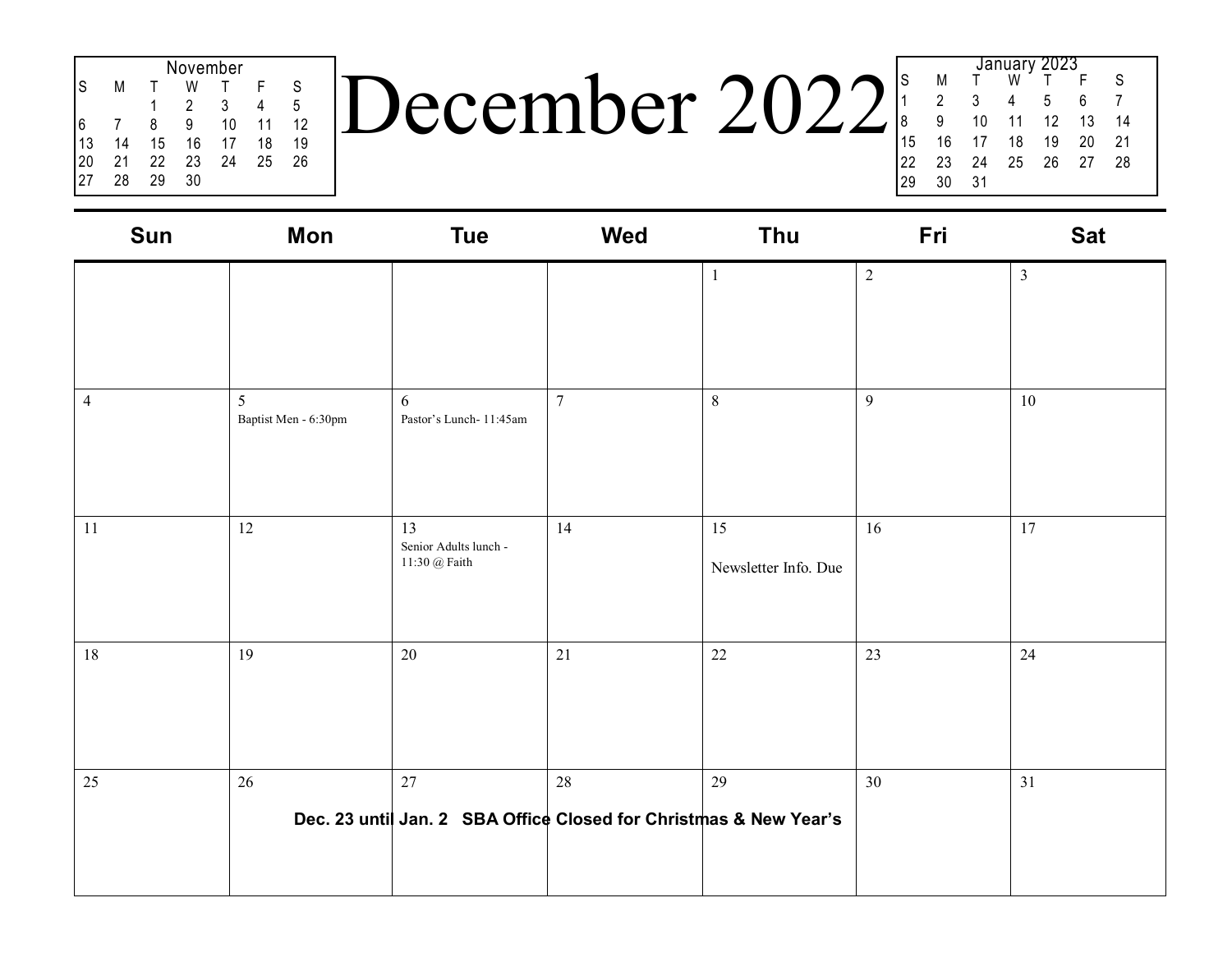|    | December 2021 |    |    |    |    |    |  |  |  |  |
|----|---------------|----|----|----|----|----|--|--|--|--|
| S  | М             |    | W  |    | F  | S  |  |  |  |  |
|    |               |    |    | 2  | 3  |    |  |  |  |  |
| 5  | 6             |    | 8  | 9  | 10 | 11 |  |  |  |  |
| 12 | 13            | 14 | 15 | 16 | 17 | 18 |  |  |  |  |
| 19 | 20            | 21 | 22 | 23 | 24 | 25 |  |  |  |  |
| 26 | 27            | 28 | 29 | 30 | 31 |    |  |  |  |  |
|    |               |    |    |    |    |    |  |  |  |  |

January 2022 February<br>W T S M T W T F S 1 2 3 4 5 6 7 8 9 10 11 12 13 14 15 16 17 18 19 20 21 22 23 24 25 26 27 28

| Sun            | Mon                                                              | <b>Tue</b>                               | Wed | Thu  | Fri                                               | <b>Sat</b>                 |
|----------------|------------------------------------------------------------------|------------------------------------------|-----|------|---------------------------------------------------|----------------------------|
|                |                                                                  |                                          |     |      | Dec. 31<br>SBA Office Closed<br>for<br>New Year's | $\mathbf{1}$               |
| $\overline{c}$ | $\overline{3}$<br>Baptist Men's Meeting -<br>6:30pm              | $\overline{4}$<br>Pastor's Lunch-11:45am | 5   | 6    | $\overline{7}$                                    | $8\,$                      |
| 9              | $10\,$<br>WMU Council Meeting<br>$6\mathrm{pm}$ @ $\mathrm{SBA}$ | 11                                       | 12  | 13   | 14                                                | 15<br>Newsletter Info. Due |
| 16             | 17                                                               | 18                                       | 19  | 20   | 21                                                | 22                         |
| 23             | 24<br>Qrtly Meeting - Little Richmond<br>$@$ 7pm                 | 25                                       | 26  | $27$ | $28\,$                                            | 29                         |
| 30             | 31                                                               |                                          |     |      |                                                   |                            |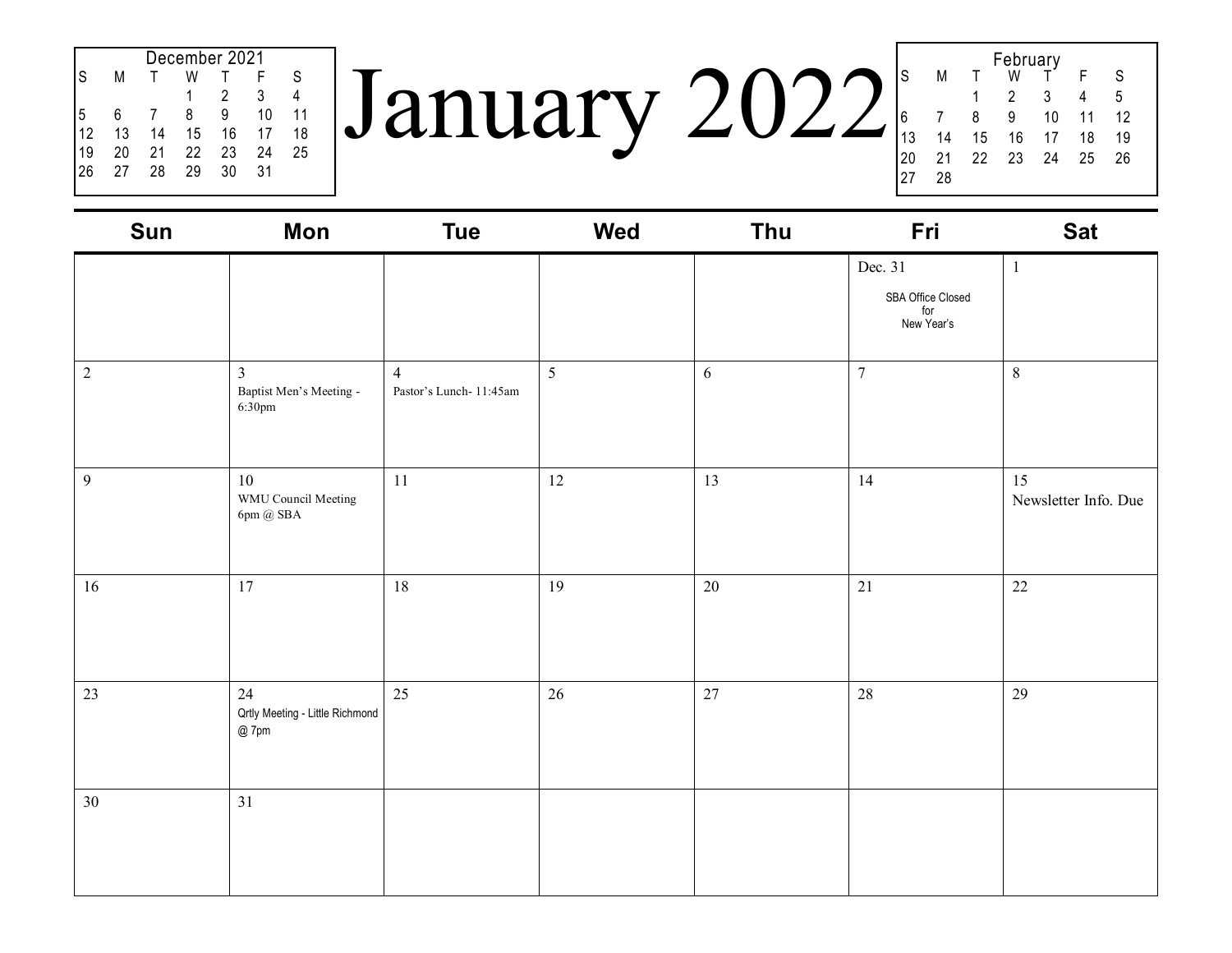| S  | М  |    | January<br>Ŵ |    |    | S  |  |
|----|----|----|--------------|----|----|----|--|
| 2  | 3  |    | 5            | 6  |    | 8  |  |
|    |    |    |              |    |    |    |  |
| 9  | 10 | 11 | 12           | 13 | 14 | 15 |  |
| 16 | 17 | 18 | 19           | 20 | 21 | 22 |  |
| 23 | 24 | 25 | 26           | 27 | 28 | 29 |  |
|    |    |    |              |    |    |    |  |

February 2022

| March |    |    |    |    |    |    |  |  |
|-------|----|----|----|----|----|----|--|--|
| S     | M  | т  | W  |    | F  | S  |  |  |
|       |    |    | 2  | 3  | 4  | 5  |  |  |
| 6     |    | 8  | 9  | 10 | 11 | 12 |  |  |
| 13    | 14 | 15 | 16 | 17 | 18 | 19 |  |  |
| 20    | 21 | 22 | 23 | 24 | 25 | 26 |  |  |
| 27    | 28 | 29 | 30 | 31 |    |    |  |  |
|       |    |    |    |    |    |    |  |  |

| Sun        | Mon                                               | <b>Tue</b>                                                                      | <b>Wed</b> | Thu            | Fri            | <b>Sat</b>                 |
|------------|---------------------------------------------------|---------------------------------------------------------------------------------|------------|----------------|----------------|----------------------------|
|            |                                                   | $\mathbf{1}$<br>Pastor's Lunch-11:45am                                          | $\sqrt{2}$ | $\mathfrak{Z}$ | $\overline{4}$ | $\mathfrak{H}$             |
| $\sqrt{6}$ | $\overline{7}$<br>Baptist Men - 6:30pm            | $8\,$<br>Senior Adults lunch -<br>$11:30\ \text{\textregistered}$ Highland Park | 9          | $10\,$         | 11             | $12\,$                     |
| 13         | 14                                                | 15<br>Newsletter Info. Due                                                      | 16         | 17             | 18             | 19<br><b>WMU Breakfast</b> |
| 20         | 21<br>VBS Early Bird Clinic @<br>6:30@ SBA office | 22                                                                              | 23         | 24             | 25             | 26                         |
| $27\,$     | 28<br>Opioid Workshop<br>9am-12pm $@$ SBA         |                                                                                 |            |                |                |                            |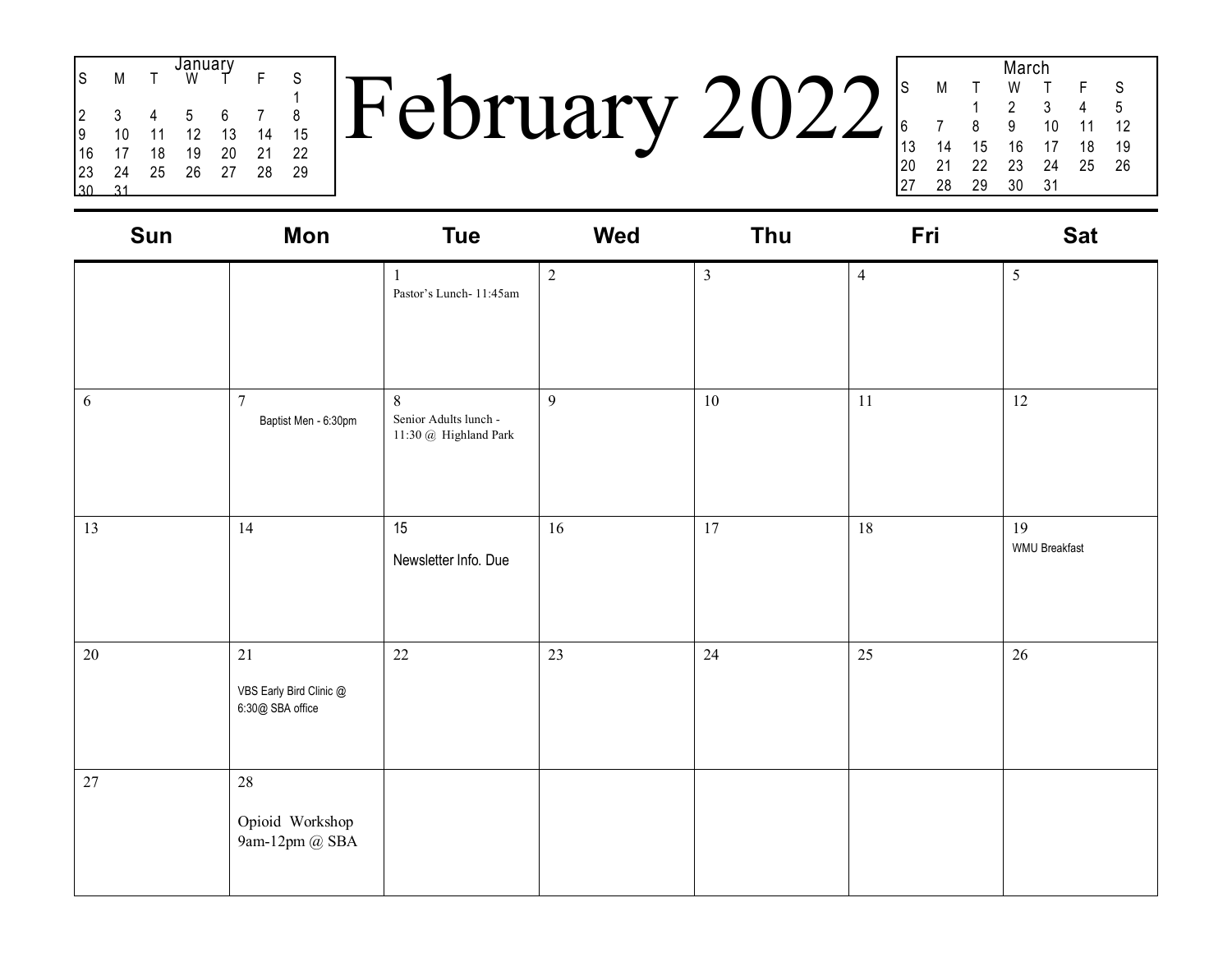| February |    |    |    |    |    |    |  |  |
|----------|----|----|----|----|----|----|--|--|
| S        | М  |    | w  |    |    | S  |  |  |
|          |    |    | 2  | 3  |    | 5  |  |  |
| 6        |    | 8  | 9  | 10 | 11 | 12 |  |  |
| 13       | 14 | 15 | 16 | 17 | 18 | 19 |  |  |
| 20       | 21 | 22 | 23 | 24 | 25 | 26 |  |  |
|          | 28 |    |    |    |    |    |  |  |

March 2022

|    |    |    | April |    |    |    |  |
|----|----|----|-------|----|----|----|--|
| S  | М  |    |       |    | F  | S  |  |
|    |    |    |       |    |    | 2  |  |
| 3  |    | 5  | 6     |    | 8  | 9  |  |
| 10 | 11 | 12 | 13    | 14 | 15 | 16 |  |
|    | 18 | 19 | 20    | 21 | 22 | 23 |  |
|    | 25 | 26 | 27    | 28 | 29 | 30 |  |

| Sun | Mon                                          | <b>Tue</b>                             | <b>Wed</b>     | Thu            | Fri            | <b>Sat</b>     |
|-----|----------------------------------------------|----------------------------------------|----------------|----------------|----------------|----------------|
|     |                                              | $\mathbf{1}$<br>Pastor's Lunch-11:45am | $\sqrt{2}$     | $\mathfrak{Z}$ | $\overline{4}$ | $\mathfrak{H}$ |
| 6   | $\overline{7}$<br>Baptist Men - 6:30pm       | $\boldsymbol{8}$                       | $\overline{9}$ | $10\,$         | 11             | 12             |
| 13  | 14<br>WMU Council Meeting<br>$@$ 6pm $@$ SBA | 15<br>Newsletter Info. Due             | 16             | 17             | 18             | 19             |
| 20  | 21                                           | 22                                     | 23             | 24             | 25             | 26             |
| 27  | 28<br>VBS - Clinic @<br>Calvary @ 6:30       | 29                                     | 30             | 31             |                |                |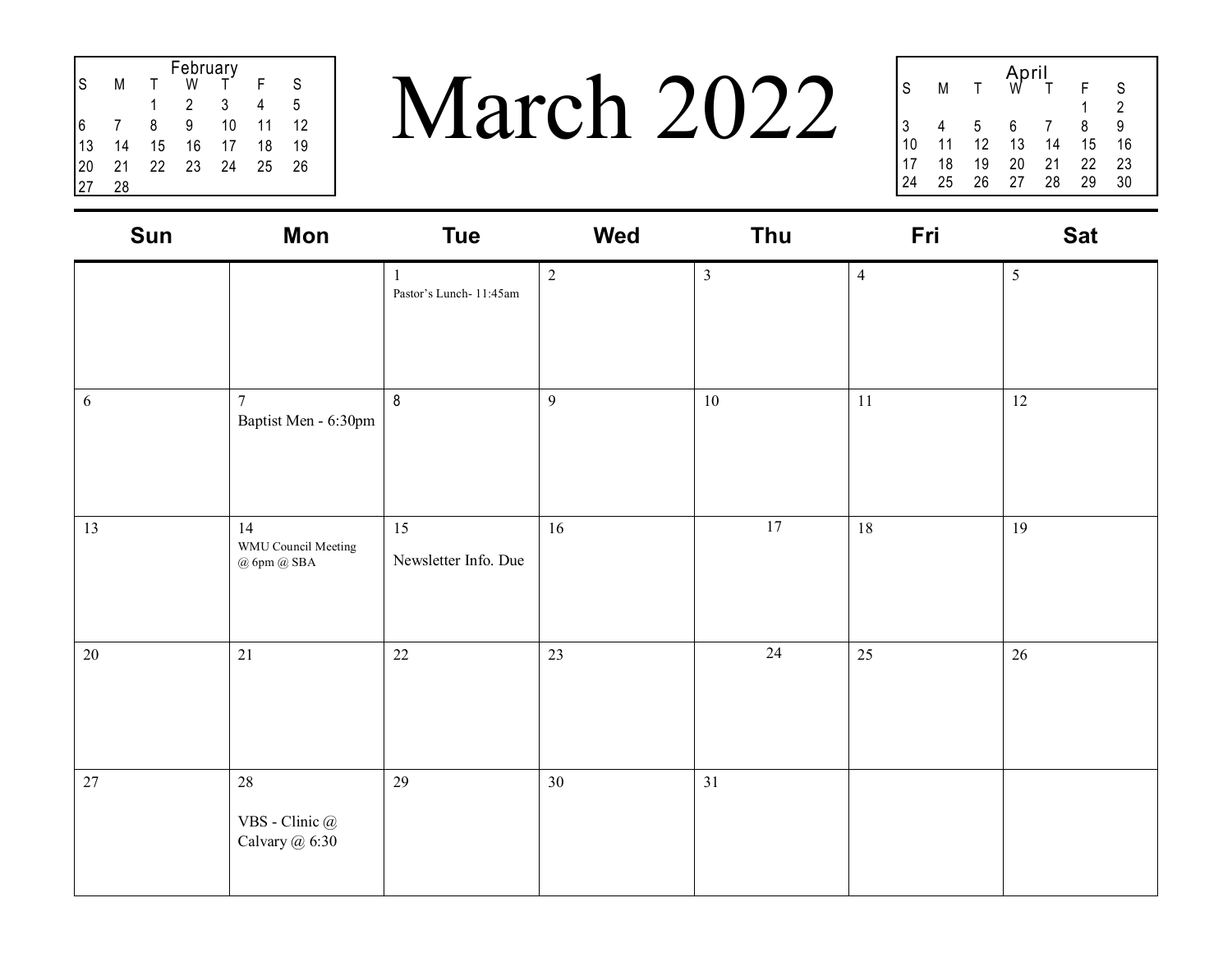| March |    |    |    |    |    |    |  |  |
|-------|----|----|----|----|----|----|--|--|
| S     | Μ  |    | W  |    | F  | S  |  |  |
|       |    |    | 2  | 3  |    | 5  |  |  |
|       |    | 8  | 9  | 10 | 11 | 12 |  |  |
| 13    | 14 | 15 | 16 | 17 | 18 | 19 |  |  |
| 20    | 21 | 22 | 23 | 24 | 25 | 26 |  |  |
|       | 28 | 29 | 30 | 31 |    |    |  |  |

April 2022

|    |    |    | May<br>W |    |    |    |  |
|----|----|----|----------|----|----|----|--|
| S  | Μ  |    |          |    | F  | S  |  |
|    | 2  | 3  |          | 5  | 6  |    |  |
| 8  | 9  | 10 | 11       | 12 | 13 | 14 |  |
| 15 | 16 | 17 | 18       | 19 | 20 | 21 |  |
| 22 | 23 | 24 | 25       | 26 | 27 | 28 |  |
| 29 | 30 | 31 |          |    |    |    |  |
|    |    |    |          |    |    |    |  |

| Sun                        | Mon                                          | <b>Tue</b>                   | Wed | Thu            | Fri                                              | <b>Sat</b> |
|----------------------------|----------------------------------------------|------------------------------|-----|----------------|--------------------------------------------------|------------|
|                            |                                              |                              |     |                | $\,1$                                            | $\sqrt{2}$ |
| $\mathfrak{Z}$             | $\overline{4}$<br>Baptist Men - 6:30pm       | 5<br>Pastor's Lunch- 11:45am | 6   | $\overline{7}$ | $8\,$                                            | 9          |
| $10\,$                     | 11<br>WMU Council Meeting<br>$@$ 6pm $@$ SBA | $12\,$                       | 13  | 14             | 15<br><b>Good Friday</b><br>Newsletter Info. Due | 16         |
| 17<br><b>Easter Sunday</b> | $18\,$                                       | 19                           | 20  | 21             | $22\,$                                           | 23         |
| 24                         | 25<br>Mid-Year Meeting<br>@ Community -7pm   | $26\,$                       | 27  | 28             | 29                                               | 30         |